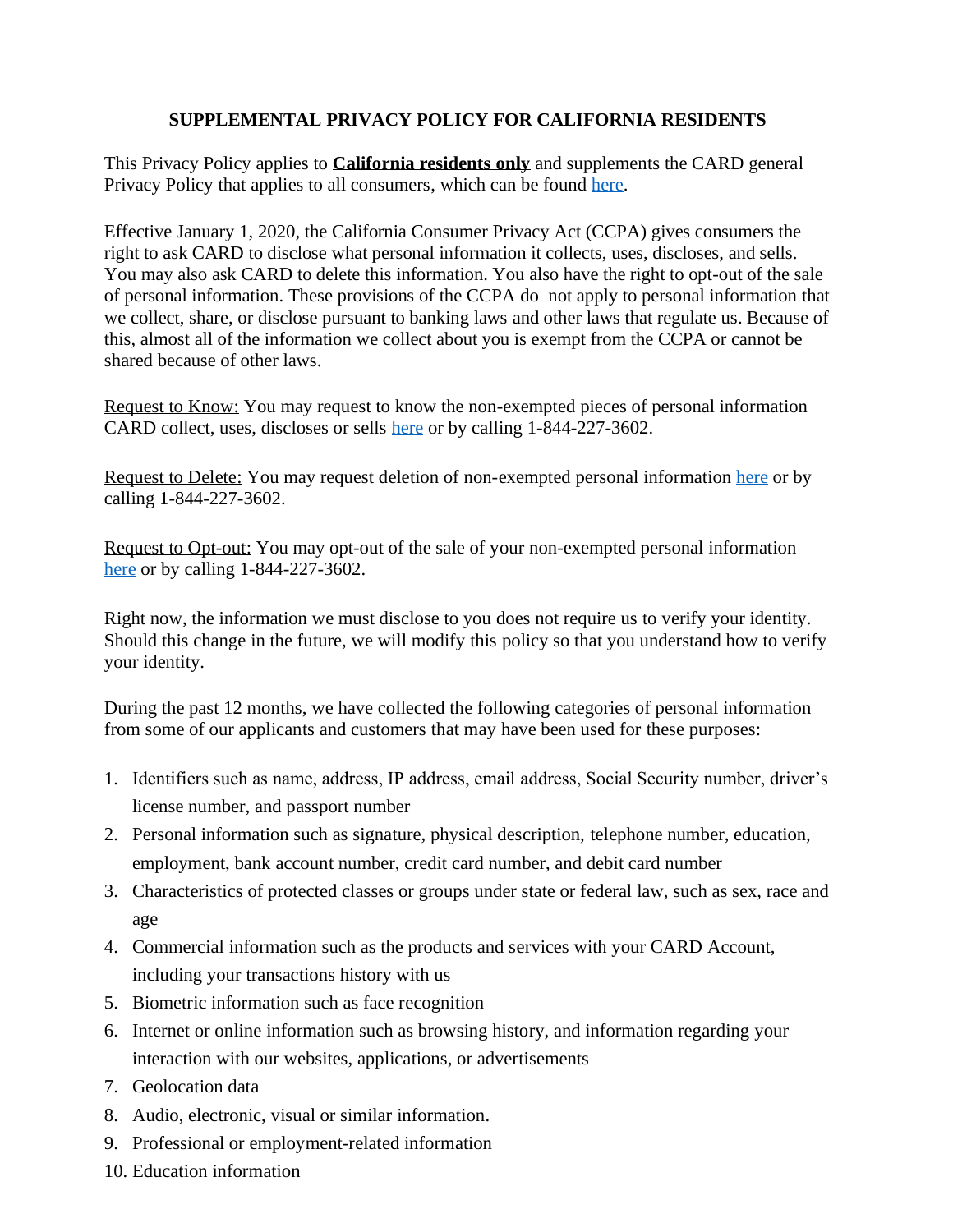11. Inferences based on information about an individual to create a summary about, for example, an individual's preferences and characteristics

CARD collects this personal identifying information (1) to provide a good or service requested by the consumer, or reasonably anticipated within the context of a business's ongoing business relationship with the consumer, or otherwise perform a contract between the business and the consumer; (2) to detect security incidents, protect against malicious, deceptive, fraudulent, or illegal activity; or prosecute those responsible for that activity; (3) to enable solely internal uses that are reasonably aligned with the expectations of the consumer based on the consumer's relationship with the business; (4) to use the consumer's personal information, internally, in a lawful manner that is compatible with the context in which the consumer provided the information; or (5) to comply with a legal obligation and applicable state and federal laws.

We do on occasion share limited amounts of your personal information in order to serve you better and offer you and others, products we think you will like.

The CCPA requires that we tell you about personal information we have "sold" and personal information we have "disclosed for business purposes." We have not sold any of your personal information for money. In terms of what we have disclosed to third parties for business purposes and from which we may have received "valuable consideration" as defined by the CCPA, please note we have disclosed to marketing companies limited information that falls into the following categories of information:

- 1. Identifiers
- 2. Personal Information

You are the source from which most of the personal information is collected. We may also collect personal information from the following sources:

- 1. Applications submitted by the consumer seeking financial services from CARD; confirmed by online identification vendor
- 2. CARD website (ww[w.card.com/premium\)](https://www.card.com/premium)
- 3. Bank partners, accountholder's bank
- 4. Realtime API feed and daily files from card processor, dispute processor and bank partners
- 5. CARD mobile app that accountholders can voluntarily install on their smartphones
- 6. Audio recordings of customer service calls
- 7. Transaction details
- 8. Any government or other agency complaint that you file and which the agency forwards to us, such as complaints that may be received from, but not limited to the Better Business Bureau, State Banking Commission, Federal Deposit Insurance Company, Consumer Financial Protection Bureau, Attorney General

CARD does not sell the personal information of minors under 18 years of age.

You have a right not to receive discriminatory treatment by CARD in the exercise of the privacy rights conferred by the CCPA.